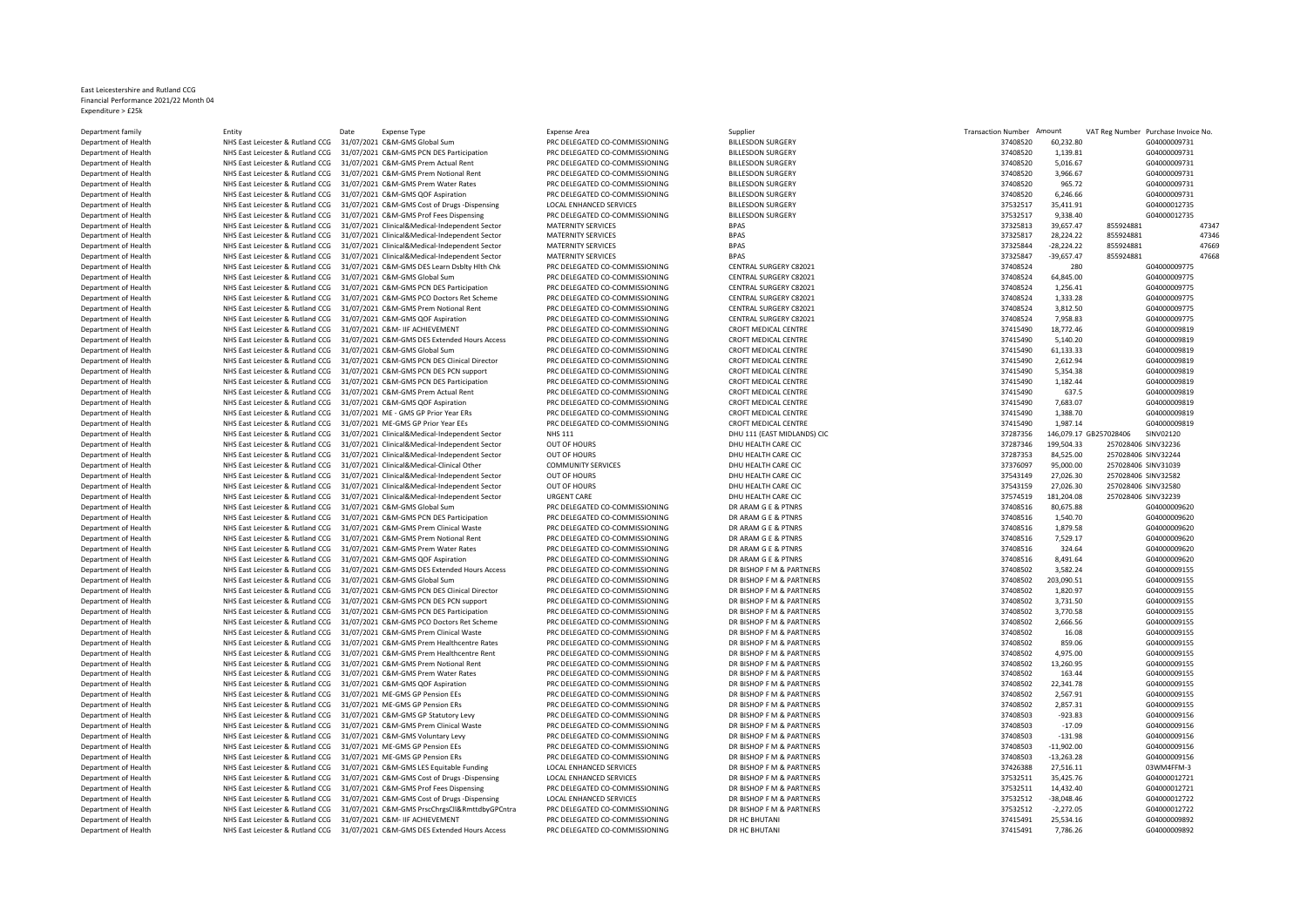DEPARTMENT OF HEALTH NHS East Leicester & Rutland CCG 31/07/2021 C&M-GMS PCN DES Participation DEPARTMENT OF HEALTH NHS East Leicester & Rutland CCG 31/07/2021 C&M-GMS Prem Actual Rent NHS East Leicester & Rutland CCG 31/07/2021 C&M-GMS Global Sum Department of Health Nutland CCG 31/07/2021 C&M-GMS QOF Achievement Department of Health NHS East Leicester & Rutland CCG 31/07/2021 C&M-GMS Prof Fees Dispensing PRC DELEGATED CO-COMMISSIONING DR S WOODING & PARTNERS 37532514 18,969.25 G04000012729

Department of Health NHS East Leicester & Rutland CCG 31/07/2021 C&M-GMS Global Sum PRC DELEGATED CO-COMMISSIONING DR HC BHUTANI 37415491 45,671.60 G04000009892 Department of Health MHS East Leicester & Rutland CCG 31/07/2021 C&M-GMS PCN DES Clinical Director PRC DELEGATED CO-COMMISSIONING DR HC BHUTANI DR 2010 1997 1998 201000009892 12415491 3,974.94 604000009892<br>Department of He Department of Health NHS East Leicester & Rutland CCG 31/07/2021 C&M-GMS PCN DES PCN support PRC DELEGATED CO-COMMISSIONING DR HC BHUTANI 37415491 8,099.75 G04000009892 Department of Health NHS East Leicester & Rutland CCG 31/07/2021 C&M-GMS PCN DES Participation PRC DELEGATED CO-COMMISSIONING DR HC BHUTANI 37415491 861.1 604000009892<br>December of Health NHS East Leicester & Butland CCG 31 Department of Health NHS East Leicester & Rutland CCG 31/07/2021 C&M-GMS Prem Actual Rent PRC DELEGATED CO-COMMISSIONING DR HC BHUTANI 37415491 37415491 83.33 G0400009892<br>Department of Health NHS East Leicester & Rutland C Department of Health NHS East Leicester & Rutland CCG 31/07/2021 C&M-GMS Prem Clinical Waste PRC DELEGATED CO-COMMISSIONING DR HC BHUTANI 37415491 37415491 1,686.35 G04000009892<br>Department of Health NHS Eart Leicester & Bu Department of Health NHS East Leicester & Rutland CCG 31/07/2021 C&M-GMS QOF Aspiration PRC DELEGATED CO-COMMISSIONING DR HC BHUTANI 2011 2011 2012 37415491 4,799.32 G0400009892 Department of Health NHS East Leicester & Rutland CCG 31/07/2021 ME-GMS GP Pension EEs Adjustments PRC DELEGATED CO-COMMISSIONING DR HC BHUTANI 37415491 168.75 57415491 168.75 60400009892<br>Department of Health NHS East Leic Department of Health NHS East Leicester & Rutland CCG 31/07/2021 ME-GMS GP Pension ERs Adjustments PRC DELEGATED CO-COMMISSIONING DR HC BHUTANI 37415491 179.73 G04000009892<br>Department of Health NHS East Leicester & Butland Department of Health NHS East Leicester & Rutland CCG 31/07/2021 C&M-GMS C&M-APMS PCN DES Physician Assoc PRC DELEGATED CO-COMMISSIONING DR HC BHUTANI 3754 2010 2012 28,497.01 28,497.01 M032122ARRS<br>Department of Health NHS Department of Health NHS East Leicester & Rutland CCG 31/07/2021 C&M-GMS Global Sum PRC DELEGATED CO-COMMISSIONING DR HOLLINGTON A & PTNS 37408506 70,500.50 504000009206 604000009206 72,000 604000009206 73408506 73408506 7 Department of Health NHS East Leicester & Rutland CCG 31/07/2021 C&M-GMS PCN DES Participation PRC DELEGATED CO-COMMISSIONING DR HOLLINGTON A & PTNS 37408506 1,387.73 G04000009206 Department of Health NHS East Leicester & Rutland CCG 31/07/2021 C&M-GMS Prem Notional Rent PRC DELEGATED CO-COMMISSIONING DR HOLLINGTON A & PTNS SAN DELEGATED CO-COMMISSIONING DR HOLLINGTON A & PTNS 37408506 3,708.33 G040 Department of Health MHS East Leicester & Rutland CCG 31/07/2021 C&M-GMS QOF Aspiration PRC DELEGATED CO-COMMISSIONING DR HOLLINGTON A & PTNS 37408506 7,792.85 G0400009206 7,292.85 G0400009206 7,292.85 G04000009206 7,200 Department of Health NHS East Leicester & Rutland CCG 31/07/2021 C&M-GMS DES Extended Hours Access PRC DELEGATED CO-COMMISSIONING DR HUSAIN S Z& PTN 37408512 5,981.28 57408512 5,981.28 G04000009492<br>Department of Health NHS Department of Health NHS East Leicester & Rutland CCG 31/07/2021 C&M-GMS Global Sum PRC DELEGATED CO-COMMISSIONING DR HUSAIN S Z BETN 37408512 34,126.32 G0400009492<br>Department of Health NHS East Leicester & Butland CCG 31/ Department of Health NHS East Leicester & Rutland CCG 31/07/2021 C&M-GMS PCN DES Clinical Director PRC DELEGATED CO-COMMISSIONING DR HUSAIN S ZAPRESS 2000009492 3,040.48 37408512 3,040.48 G04000009492<br>Department of Health Department of Health NHS East Leicester & Rutland CCG 31/07/2021 C&M-GMS PCN DES PCN support PRC DELEGATED CO-COMMISSIONING DR HUSAIN S Z & PTN 37408512 6,230.50 604000009492<br>Department of Health NHS East Leicester & Rutla Department of Health NHS East Leicester & Rutland CCG 31/07/2021 C&M-GMS PCN DES Participation PRC DELEGATED CO-COMMISSIONING DR HUSAIN S Z PTN 37408512 636.39 G0400009492<br>Department of Health NHS East Leicester & Rutland Department of Health NHS East Leicester & Rutland CCG 31/07/2021 C&M-GMS Prem Notional Rent PRC DELEGATED CO-COMMISSIONING DR HUSAIN S Z PTN 37408512 2,408.33 G0400009492<br>Department of Health NHS East Leicester & Rutland C NHS East Leicester & Rutland CCG 31/07/2021 C&M-GMS Prem Water Rates PRC DELEGATED CO-COMMISSIONING DR HUSAIN S Z BTN 37408512 48.17 604000009492<br>DR East Leicester & Rutland CCG 31/07/2021 C&M-GMS OF Assication DR DELEGATE Department of Health NHS East Leicester & Rutland CCG 31/07/2021 C&M-GMS QOF Aspiration PRC DELEGATED CO-COMMISSIONING DR HUSAIN S Z BETNERS STAND BOLL AND 27408512 4,016.02 604000009492<br>Department of Health NHS East Leice Department of Health NHS East Leicester & Rutland CCG 31/07/2021 C&M-GMS DES Learn Dsblty Hlth Chk PRC DELEGATED CO-COMMISSIONING DR JK INMAN & PARTNERS 37408528 420 37408528 420 G0400009827 57408528 420 G0400009827 G04000 مية المستشر لوس المستشر للمستشر المستشر المستشر المستشر والمستشر المستشر والمستشر المستشر المستشر المستشر المستشر المستشر المستشر المستشر المستشر المستشر المستشر المستشر المستشر المستشر المستشر المستشر المستشر المستشر الم Department of Health NHS East Leicester & Rutland CCG 31/07/2021 C&M-GMS QOF Aspiration PRC DELEGATED CO-COMMISSIONING DR JK INMAN & PARTNERS 37408528 37408528 10,965.59 G04000009827 Department of Health NHS East Leicester & Rutland CCG 31/07/2021 C&M-GMS Global Sum PRC DELEGATED CO-COMMISSIONING DR KER DA J & PARTNERS MARKET OVERTON & SOMERBY SURGERY 37408504 41,682.63 G0400009157 Department of Health NHS East Leicester & Rutland CCG 31/07/2021 C&M-GMS PCN DES Participation PRC DELEGATED CO-COMMISSIONING DR KER DA J& PARTNERS MARKET OVERTON & SOMERBY SURGERY 37408504 782.57 G04000009157 G0400009157 Department of Health NHS East Leicester & Rutland CCG 31/07/2021 C&M-GMS Prem Clinical Waste PRC DELEGATED CO-COMMISSIONING DR KER DA J & PARTNERS MARKET OVERTON & SOMERBY SURGERY 37408504 Department of Health NHS East Leicester & Rutland CCG 31/07/2021 C&M-GMS Prem Notional Rent PRC DELEGATED CO-COMMISSIONING DR KER DA J & PARTNERS MARKET OVERTON & SOMERBY SURGERY 37408504 6,208.33 G04000009157 Department of Health NHS East Leicester & Rutland CCG 31/07/2021 C&M-GMS Prem Water Rates PRC DELEGATED CO-COMMISSIONING DR KER DA J& PARTNERS MARKET OVERTON & SOMERBY SURGERY 37408504 59.89 60400009157 STADS AND REATHER A NHS East Leicester & Rutland CCG 31/07/2021 C&M-GMS QOF Aspiration PRC DELEGATED CO-COMMISSIONING DR KER DAJ & PARTNERS MARKET OVERTON & SOMERBY SURGERY 37408504 4,003.44 G04000099157 G04000099157 2023 CAM-GMS COMMING DR A Department of Health NHS East Leicester & Rutland CCG 31/07/2021 C&M-GMS Cost of Drugs -Dispensing LOCAL ENHANCED SERVICES DR KER DA J& PARTNERS MARKET OVERTON & SOMERBY SURGERY 37532537 46,209.89 604000012828 604000012828 Department of Health NHS East Leicester & Rutland CCG 31/07/2021 C&M-GMS Prof Fees Dispensing PRC DELEGATED CO-COMMISSIONING DR KER DA J & PARTNERS MARKET OVERTON & SOMERBY SURGERY 37532537 8,511.74 G04000012828 5,672.64 G Department of Health NHS East Leicester & Rutland CCG 31/07/2021 C&M-GMS DES Extended Hours Access PRC DELEGATED CO-COMMISSIONING DR LAWRENCE N W & PTNRS 374 2011 2012 2013 27415488 5,672.64 G04000009282<br>Department of Heal Department of Health NHS East Leicester & Rutland CCG 31/07/2021 C&M-GMS Global Sum PRC DELEGATED CO-COMMISSIONING DR LAWRENCE N W & PTNRS 3741548 37415488 88,274.59 G04000009282<br>Department of Health NHS East Leicester & R NHS East Leicester & Rutland CCG 31/07/2021 C&M-GMS PCN DES Clinical Director PRC DELEGATED CO-COMMISSIONING DR LAWRENCE N W & PTNRS 37415488 2,883.59 G0400009282<br>NHS East Leicester & Rutland CCG 31/07/2021 C&M-GMS PCN SUN Department of Health NHS East Leicester & Rutland CCG 31/07/2021 C&M-GMS PCN DES PCN support PRC DELEGATED CO-COMMISSIONING DR LAWRENCE N W & PTNRS 37415488 5,909.00 604000009282<br>Department of Health NHS East Leicester & R Department of Health NHS East Leicester & Rutland CCG 31/07/2021 C&M-GMS PCN DES Participation PRC DELEGATED CO-COMMISSIONING DR LAWRENCE N W & PTNRS 37415488 33,198.75 50400009282<br>Department of Health NHS East Leicester & Department of Health NHS East Leicester & Rutland CCG 31/07/2021 C&M-GMS Prem Actual Rent PRC DELEGATED CO-COMMISSIONING DR LAWRENCE N W & PTNRS 3741548 33,198.75 37415488 33,198.75 G04000009282<br>Department of Health NHS Ea Department of Health NHS East Leicester & Rutland CCG 31/07/2021 C&M-GMS Prem Clinical Waste PRC DELEGATED CO-COMMISSIONING DR LAWRENCE N W & PTNRS 37415488 1,858.04 57415488 1,858.04 604000009282<br>Department of Health NHS 0 NHS East Leicester & Rutland CCG 31/07/2021 C&M-GMS Prem Water Rates PRC DELEGATED CO-COMMISSIONING DR LAWRENCE N W & PTNRS 37415488 1,924.21 G0400009282<br>27415488 11.148.51 DR LAWRENCE ARRIVEY OF A STATE OF DR LAWRENCE A nediction of Health 27415488 NHS East Leicester & Rutland CCG 31/07/2021 C&M-GMS QOF Aspiration PRC DELEGATED CO-COMMISSIONING DR LAWRENCE N W & PTNRS 2011 2013 2013 2013 2013 2013 2013 2014 2015 37408537 24,012.59 G040000 Department of Health MHS East Leicester & Rutland CCG 31/07/2021 C&M-GMS Global Sum PRC DELEGATED CO-COMMISSIONING DR MASHARANI V 37408537 44,012.59 37408537 44,012.59 G04000009991 37408537 59.21 604000009991 58 2010000999 Department of Health NHS East Leicester & Rutland CCG 31/07/2021 C&M-GMS PCN DES Participation PRC DELEGATED CO-COMMISSIONING DR MASHARANI V 37408537 3743537 819.21 G04000009991 G04000009991 CRACK Rutland CCG 31/07/2021 C& Department of Health NHS East Leicester & Rutland CCG 31/07/2021 C&M-GMS QOF Achievement PRC DELEGATED CO-COMMISSIONING DR MASHARANI V 37408537 17,084.21 (G0400009991 Department of Health NHS East Leicester & Rutland CCG 31/07/2021 C&M-GMS QOF Aspiration PRC DELEGATED CO-COMMISSIONING DR MASHARANI V 37408537 4,637.64 G04000009991 Department of Health NHS East Leicester & Rutland CCG 31/07/2021 C&M-GMS DES Violent Patients PRC DELEGATED CO-COMMISSIONING DR PROWSE G DW & PTNRS 300 20100009978 3,882.00 60400009978<br>Department of Health NHS East Leicest Department of Health NHS East Leicester & Rutland CCG 31/07/2021 C&M-GMS PCM DES Participation PRC DELEGATED CO-COMMISSIONING DR PROWSE G D W & PTNRS 37408 37408535 2,027.03 60400009978 Department of Health NHS East Leicester & Rutland CCG 31/07/2021 C&M-GMS Prem Notional Rent PRC DELEGATED CO-COMMISSIONING DR PROWSE G D W & PTNRS 37 COMMISSION 37408535 7,201.41 G04000009978 Department of Health NHS East Leicester & Rutland CCG 31/07/2021 C&M-GMS QOF Aspiration PRC DELEGATED CO-COMMISSIONING DR PROWSE G D W & PTNRS 37408 37408535 12,299.98 604000009978 Department of Health NHS East Leicester & Rutland CCG 31/07/2021 C&M-GMS DES Learn Dsblty Hlth Chk PRC DELEGATED CO-COMMISSIONING DR RS HURWOOD & PARTNERS 3740 2.240.00 37408518 2,240.00 504000009623<br>Department of Health N Department of Health NHS East Leicester & Rutland CCG 31/07/2021 C&M-GMS Global Sum PRC DELEGATED CO-COMMISSIONING DR RS HURWOOD & PARTNERS 37408518 93.779.18 Department of Health NHS East Leicester & Rutland CCG 31/07/2021 C&M-GMS PCN DES Participation PRC DELEGATED CO-COMMISSIONING DR RS HURWOOD & PARTNERS 37408518 1,801.51 504000009623 Department of Health NHS East Leicester & Rutland CCG 31/07/2021 C&M-GMS QOF Aspiration PRC DELEGATED CO-COMMISSIONING DR RS HURWOOD & PARTNERS 37408518 10.494.92 (604000009623 Department of Health NHS East Leicester & Rutland CCG 31/07/2021 ME-GMS GP Prior Year EEs PRC DELEGATED CO-COMMISSIONING DR RS HURWOOD & PARTNERS 37408518 37408518 0.01 G04000009623 Department of Health NHS East Leicester & Rutland CCG 31/07/2021 C&M-GMS GP Statutory Levy PRC DELEGATED CO-COMMISSIONING DR RS HURWOOD & PARTNERS 37408519 -443.73 G04000009625 G04000009625 (GAOODOOP ARTNERS ) . 2000000962 Department of Health NHS East Leicester & Rutland CCG 31/07/2021 C&M-GMS Voluntary Levy PRC DELEGATED CO-COMMISSIONING DR RS HURWOOD & PARTNERS 37408519 -63.39 -63.39 G04000009625<br>Department of Health NHS East Leicester & Department of Health NHS East Leicester & Rutland CCG 31/07/2021 ME-GMS GP Pension Added Years EEs PRC DELEGATED CO-COMMISSIONING DR RS HURWOOD & PARTNERS 37408519 -877.5 - 377.5 G04000009625<br>Department of Health NHS East Department of Health NHS East Leicester & Rutland CCG 31/07/2021 ME-GMS GP Pension EEs PRC DELEGATED CO-COMMISSIONING DR RS HURWOOD & PARTNERS 37408519 -15,860.02 57408519 -16,860.02 G04000009625<br>Department of Health NHS E NHS East Leicester & Rutland CCG 31/07/2021 ME-GMS GP Pension ERS PRC DELEGATED CO-COMMISSIONING DR RS HURWOOD & PARTNERS 37408519 -17,903.12 604000009625<br>NHS East Leicester & Rutland CCG 31/07/2021 CRM GMS Global Sum pro Department of Health NHS East Leicester & Rutland CCG 31/07/2021 C&M-GMS Global Sum PRC DELEGATED CO-COMMISSIONING DR S WOODING & PARTNERS 37408508 58,841.49 37408508 58,841.49 G04000009254<br>Department of Health NHS East Le Department of Health NHS East Leicester & Rutland CCG 31/07/2021 C&M-GMS PCN DES Participation PRC DELEGATED CO-COMMISSIONING DR S WOODING & PARTNERS 37408508 1,115.62 G0400009254<br>Department of Health NHS East Leicester & Department of Health NHS East Leicester & Rutland CCG 31/07/2021 C&M-GMS Prem Notional Rent PRC DELEGATED CO-COMMISSIONING DR S WOODING & PARTNERS 37408508 3,537.22 60400009254<br>Department of Health NHS East Leicester & But Department of Health NHS East Leicester & Rutland CCG 31/07/2021 C&M-GMS OOF Aspiration PRC DELEGATED CO-COMMISSIONING DR S WOODING & PARTNERS 37408508 5,390.22 G0400009254 Department of Health NHS East Leicester & Rutland CCG 31/07/2021 ME-GMS GP Pension EEs Adjustments PRC DELEGATED CO-COMMISSIONING DR S WOODING & PARTNERS 37408508 1,450.00 GO400000254 Department of Health NHS East Leicester & Rutland CCG 31/07/2021 ME-GMS GP Pension ERS Adjustments PRC DELEGATED CO-COMMISSIONING DR S WOODING & PARTNERS 37408508 1,438.00 37408508 1,438.00 G04000009254 66.120.201 MES Ret Department of Health NHS East Leicester & Rutland CCG 31/07/2021 C&M-GMS Cost of Drugs -Dispensing LOCAL ENHANCED SERVICES DR S WOODING & PARTNERS 37532514 56, 37532514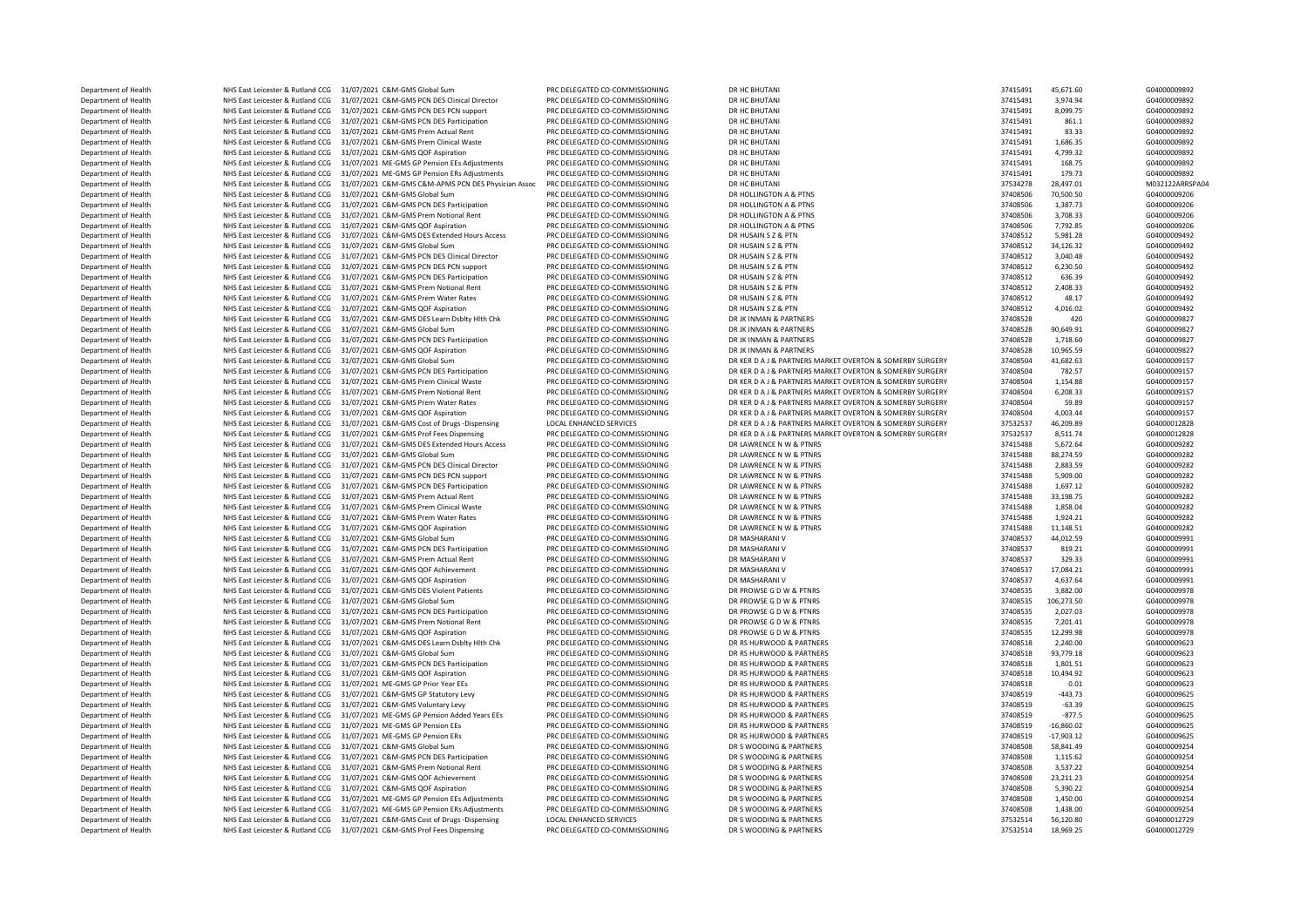Department of Health NHS East Leicester & Rutland CCG 31/07/2021 C&M-GMS Global Sum PRC DELEGATED CO-COMMISSIONING DR SELMES & PARTNERS 37408532 370,495.84 37408532 70,495.84 G0400009889<br>Department of Health NHS East Leice Department of Health NHS East Leicester & Rutland CCG 31/07/2021 C&M-GMS PCN DES Participation PRC DELEGATED CO-COMMISSIONING DR SELMES & PARTNERS 37408532 1,171.67 G04000009889 Department of Health NHS East Leicester & Rutland CCG 31/07/2021 C&M-GMS Prem Notional Rent PRC DELEGATED CO-COMMISSIONING DR SELMES & PARTNERS 37408532 3,975.00 37408532 3,975.00 G0400009889<br>Department of Health NHS East Department of Health NHS East Leicester & Rutland CCG 31/07/2021 C&M-GMS QOF Aspiration PRC DELEGATED CO-COMMISSIONING DR SELMES & PARTNERS 37408532 7,372.11 604000009889<br>Department of Health NHS East Leicester & Butland C Department of Health MHS East Leicester & Rutland CCG 31/07/2021 C&M-GMS Cost of Drugs -Dispensing LOCAL ENHANCED SERVICES DR SELMES & PARTNERS 37532521 67,690.51 67,690.51 604000012756<br>Department of Health MHS East Leice Department of Health NHS East Leicester & Rutland CCG 31/07/2021 C&M-GMS Prof Fees Dispensing PRC DELEGATED CO-COMMISSIONING DR SELMES & PARTNERS 37532521 20,388.34 G04000012756 C04000012756 PRC DELEGATED CO-COMMISSIONING Department of Health NHS East Leicester & Rutland CCG 31/07/2021 C&M-GMS Global Sum PRC DELEGATED CO-COMMISSIONING DR SHANKS M P & PTNRS 37408511 34,791.62 57408511 34,791.62 G04000009466 Department of Health NHS East Leicester & Rutland CCG 31/07/2021 C&M-GMS PCN DES Participation PRC DELEGATED CO-COMMISSIONING DR SHANKS M P & PTNRS 37408511 538.99 57408511 538.99 G0400009466<br>Department of Health NHS East Department of Health NHS East Leicester & Rutland CCG 31/07/2021 C&M-GMS PCO Doctors Ret Scheme PRC DELEGATED CO-COMMISSIONING DR SHANKS M P & PTNRS 37408511 1,333.28 G04000009466<br>Department of Health NHS East Leicester & Department of Health NHS East Leicester & Rutland CCG 31/07/2021 C&M-GMS Prem Clinical Waste PRC DELEGATED CO-COMMISSIONING DR SHANKS M P & PTNRS 37408511 37408511 1,881.36 G04000009466<br>Department of Health NHS East Leices Department of Health NHS East Leicester & Rutland CCG 31/07/2021 C&M-GMS Prem Notional Rent PRC DELEGATED CO-COMMISSIONING DR SHANKS M P & PTNRS 37408511 37408511 2,450.00 604000009466<br>Department of Health NHS East Leicest Department of Health NHS East Leicester & Rutland CCG 31/07/2021 C&M-GMS QOF Aspiration PRC DELEGATED CO-COMMISSIONING DR SHANKS M P & PTNRS PRETOR BUSHENES T/A RUSHEN STAGERY 37408511 3,116.83 GO4000009466 GO4000009466<br>De Department of Health NHS East Leicester & Rutland CCG 31/07/2021 C&M-GMS Global Sum PRC DELEGATED CO-COMMISSIONING DR TTOBIN & PARTNERS T/A BUSHLOE SURGERY 37408514 83,558.79 G04000009549<br>Department of Health NHS East Leic Department of Health NHS East Leicester & Rutland CCG 31/07/2021 C&M-GMS PCN DES Participation PRC DELEGATED CO-COMMISSIONING DR TTOBIN & PARTNERS T/A BUSHLOE SURGERY 37408514 1,587.54 G04000009549<br>Department of Health NHS Department of Health NHS East Leicester & Rutland CCG 31/07/2021 C&M-GMS QOF Aspiration PRC DELEGATED CO-COMMISSIONING DR TTOBIN & PARTNERS T/A BUSHLOE SURGERY 37408514 12,570.14 60400009549 604000009549<br>Department of Heal Department of Health NHS East Leicester & Rutland CCG 31/07/2021 C&M-GMS Global Sum PRC DELEGATED CO-COMMISSIONING DR WATSON H & PARTNERS 37408499 54,440.49 G0400009116 G04000099116 PARTNERS 20010009116 DR WATSON H & DATHR Department of Health NHS East Leicester & Rutland CCG 31/07/2021 C&M-GMS PCN DES Participation PRC DELEGATED CO-COMMISSIONING DR WATSON H & PARTNERS 37408499 37408499 1,029.60 G0400009116 CO4000009116 PRC DELEGATED PRC DEL Department of Health NHS East Leicester & Rutland CCG 31/07/2021 C&M-GMS Prem Clinical Waste PRC DELEGATED CO-COMMISSIONING DR WATSON H & PARTNERS 37408499 5,350.06 5,350.06 60400009116<br>Department of Health NHS East Leices Department of Health NHS East Leicester & Rutland CCG 31/07/2021 C&M-GMS Prem Notional Rent PRC DELEGATED CO-COMMISSIONING DR WATSON H & PARTNERS 37408499 4,141.67 G0400009116 G04000009116 COMMISSIONING DR WATSON HARP ARTN <table>\n<tbody>\n<tr>\n<th>Department of Health</th>\n<th>NHS East leisure of Aet, and</th>\n<th>NHS</th>\n</tr>\n<tr>\n<td>OMHS</td>\n<td>215.69</td>\n<td>374084999</td>\n<td>215.69</td>\n</tr>\n<tr>\n<td>Definition</td>\n<td>215.69</td>\n<td>3740849999</td>\n<td>37408499999999999916</td>\n</tr>\n<tr>\n<td>Definition</td>\n<td>20000009116</td>\n<td>20107008116</td>\n<td>201000081 Oepartment of Health MHS East Leicester & Rutland CCG 31/07/2021 C&M-GMS QOF Aspiration PRC DELEGATED CO-COMMISSIONING DR WATSON H J& PARTNERS 37408499 6,542.70 60400009116<br>Department of Health MHS East Leicester & Putla Department of Health NHS East Leicester & Rutland CCG 31/07/2021 Hcare Srv Rec NHS Trust AMBULANCE SERVICES EAST MIDLANDS AMBULANCE SERVICE NHS TRUST RUST 2003128428 887,722.53 RX903WJULY21 ميري و 20.589 Statester & Rutlan Department of Health NHS East Leicester & Rutland CCG 31/07/2021 Clinical&Medical-Independent Sector ACUTE COMMISSIONING FITZWILLIAM HOSPITAL THE SECTOR SECTOR 37272859 70,589.67 JUNE21FW03W<br>Department of Health NHS East L ية Department of Health NHS East Leicester & Rutland CCG 31/07/2021 C&M-GMS DES Learn Dsblty Hlth Chk PRC DELEGATED CO-COMMISSIONING FOREST HOUSE MEDICAL CENTRE 37408289 140 604000008966<br>- Department of Health NHS East DRS East Leicester & Rutland CCG 31/07/2021 C&M-GMS Global Sum Department of Health NHS East Leicester & Rutland CCG 31/07/2021 C&M-GMS PCN DES Participation PRC DELEGATED CO-COMMISSIONING FOREST HOUSE MEDICAL CENTRE 37408289 2,015.17 G04000008966 Department of Health NHS East Leicester & Rutland CCG 31/07/2021 C&M-GMS Prem Actual Rent PRC DELEGATED CO-COMMISSIONING FOREST HOUSE MEDICAL CENTRE 37408289 9,150.00 9,150.00 G04000008966 Department of Health NHS East Leicester & Rutland CCG 31/07/2021 C&M-GMS Prem Notional Rent PRC DELEGATED CO-COMMISSIONING FOREST HOUSE MEDICAL CENTRE STAGES 37408289 4,416.67 604000008966<br>Department of Health NHS East Lei NHS East Leicester & Rutland CCG 31/07/2021 C&M-GMS QOF Aspiration Department of Health NHS East Leicester & Rutland CCG 31/07/2021 ME - GMS GP Prior Year ERs PRC DELEGATED CO-COMMISSIONING FOREST HOUSE MEDICAL CENTRE 37408289 3743.21 37408289 3753.21 G04000008966 Department of Health NHS East Leicester & Rutland CCG 31/07/2021 ME-GMS GP Prior Year EEs PRC DELEGATED CO-COMMISSIONING FOREST HOUSE MEDICAL CENTRE STRESS TO A STRESS 37408289 3,211.95 GO4000008966 3.201.95 STRESS ALSO AN NHS East Leicester & Rutland CCG 31/07/2021 Hcare Srv Rec NHS Trust 2000 ACUTE COMMISSIONING GEORGE ELIOT HOSPITAL NHS TRUST 37318506 45,918.45 GE 654922420 RLT03WJULY21 ACUTE 21/07/2021 Hcare Srv Rec NHS Trust Commissioni Department of Health NHS East Leicester & Rutland CCG 31/07/2021 C&M-GMS Global Sum PRC DELEGATED CO-COMMISSIONING GLENFIELD SURGERY (THE) 37408497 104,784.72 G04000009012 Department of Health NHS East Leicester & Rutland CCG 31/07/2021 C&M-GMS PCN DES Participation PRC DELEGATED CO-COMMISSIONING GLENFIELD SURGERY (THE) 37408497 37408497 1,983.20 504000009012<br>Department of Health NHS East Le Department of Health NHS East Leicester & Rutland CCG 31/07/2021 C&M-GMS PCO Recruitmt & Retn PRC DELEGATED CO-COMMISSIONING GLENFIELD SURGERY (THE) 37408497 17,804.34 G04000099012<br>Department of Health NHS East Leicester & Department of Health NHS East Leicester & Rutland CCG 31/07/2021 C&M-GMS Prem Clinical Waste PRC DELEGATED CO-COMMISSIONING GLENFIELD SURGERY (THE) 37408497 4,275.90 37408497 4,275.90 604000099012<br>Department of Health NHS Department of Health NHS East Leicester & Rutland CCG 31/07/2021 C&M-GMS Prem Notional Rent PRC DELEGATED CO-COMMISSIONING GLENFIELD SURGERY (THE) 37408497 8,321.83 G0400009012<br>Department of Health NHS East Leicester & But Department of Health NHS East Leicester & Rutland CCG 31/07/2021 C&M-GMS QOF Aspiration PRC DELEGATED CO-COMMISSIONING GLENFIELD SURGERY (THE) 37408497 11,741.18 GO400009012<br>Department of Health NHS East Leicester & Rutlan Department of Health MHS East Leicester & Rutland CCG 31/07/2021 ME - GMS GP Prior Year ERs PRC DELEGATED CO-COMMISSIONING GLENFIELD SURGERY (THE) 37408497 0.06 604000009012<br>Department of Health NHS East Leicester & Rutlan Department of Health NHS East Leicester & Rutland CCG 31/07/2021 ME-GMS GP Prior Year EEs PRC DELEGATED CO-COMMISSIONING GLENFIELD SURGERY (THE) 33008497 33008497 0.06 G0400009012 37408497 (504000009012 12:00 ACLIFT COMMIS Department of Health NHS East Leicester & Rutland CCG 31/07/2021 Hlthcre-Foundation Trsts ACUTE COMMISSIONING GUYS & ST THOMAS HOSPITAL NHS FOUNDATION TRUST 37477970 29,877.00 654923417 330770 330770 29,877.00 454923417 33 Department of Health NHS East Leicester & Rutland CCG 31/07/2021 Apprenticeship Levy Payable BALANCE SHEET HMRC HEART AND STATT AND STATT AND STATT AND STATT AND STATT AND STATT AND STATT AND STATT AND STATT AND STATT AND <table>\n<tbody>\n<tr>\n<th>Department of Health</th>\n<th>NHS East Leicester &amp; Rutland CGG</th>\n<th>31/07/2021</th>\n<th>Ircome tax &lt;1Yr</th>\n<th>BALANCE SHEIT</th>\n<th>BMRC</th>\n<th>HMRC</th>\n<th>HMRC</th>\n<th>25</th>\n<th>25</th>\n<th>25</th>\n<th>37417458</th>\n<th>37417458</th>\n<th>42,142.83</th>\n<th>654457614</th>\n<th>120PY00569978203</th>\n</tr>\n<tr>\n<td>Department of Health Department of Health NHS East Leicester & Rutland CCG 31/07/2021 Income tax <1Yr-Student Loans BALANCE SHEET HMRC 37417458 1,114.00 654457614 120PY005699782203 Department of Health NHS East Leicester & Rutland CCG 31/07/2021 National Insurance < 1 yr-NI- ERS BALANCE SHEET HMRC NHS EARLY AND THE STATE STATE STATE STATES AND A STATE STATES AND A STATE STATES STATES AND STATES STATE Department Network Network Network CCG 31/07/2021 National Insurance < 1 yr-NI-EES  $\begin{array}{l} \textbf{Department of Health} \qquad \qquad \textbf{NHS} \textbf{Test} \textbf{Let} \textbf{1} & \textbf{1} & \textbf{1} & \textbf{1} & \textbf{1} & \textbf{1} & \textbf{1} & \textbf{1} & \textbf{1} & \textbf{1} & \textbf{1} & \textbf{1} & \textbf{1} & \textbf{1} & \textbf{1} & \textbf{1} & \textbf{1} & \textbf{1} & \textbf{1} & \textbf{1} & \textbf{1} & \textbf{1} & \textbf{1} & \textbf{1} & \textbf{1} & \textbf$ Department of Health NHS East Leicester & Rutland CCG 31/07/2021 Cont Care-Learning Disab(<65) CHC ADULT FULLY FUNDED HOME FROM HOME CARE LTD 37484026 27384026 26,092.43 PA10136276ULL21707 Department of Health NHS East Leicester & Rutland CCG 31/07/2021 Cont Care- Adult 100% Fully Funded CHC ADULT FULLY FUNDED HOME FROM HOME CARE LTD 37384096 25,921.71 PA10140722JUL21725<br>Department of Health NHS East Leicest NHS East Leicester & Rutland CCG 31/07/2021 C&M-GMS Global Sum Department of Health NHS East Leicester & Rutland CCG 31/07/2021 C&M-GMS PCN DES Participation PRC DELEGATED CO-COMMISSIONING HUSBANDS BOSWORTH SURGERY 37408526 659.91 669.91 G04000009822 Department of Health NHS East Leicester & Rutland CCG 31/07/2021 C&M-GMS Prem Actual Rent PRC DELEGATED CO-COMMISSIONING HUSBANDS BOSWORTH SURGERY 37408526 37408526 3371.47 G04000009822 G04000009822 G04000009822 CREATED PR Department of Health NHS East Leicester & Rutland CCG 31/07/2021 C&M-GMS Prem Notional Rent PRC DELEGATED CO-COMMISSIONING HUSBANDS BOSWORTH SURGERY NEGRATED AND REST AND REST AND REST AND REST AND REST AND REST AND REST A Department of Health MHS East Leicester & Rutland CCG 31/07/2021 C&M-GMS QOF Aspiration PRC DELEGATED CO-COMMISSIONING HUSBANDS BOSWORTH SURGERY STAND AST 37408526 3,639.19 60400009822<br>Department of Health MHS East Leicest Department of Health **NHS East Leicester & Rutland CCG** 31/07/2021 C&M-GMS Cost of Drugs -Dispensing Department of Health NHS East Leicester & Rutland CCG 31/07/2021 C&M-GMS Prof Fees Dispensing PRC DELEGATED CO-COMMISSIONING HUSBANDS BOSWORTH SURGERY 37532533 15,304.37 57532533 15,304.37 604000012807 Department of Health NHS East Leicester & Rutland CCG 31/07/2021 C&M-GMS Prem Clinical Waste PRC DELEGATED CO-COMMISSIONING INITIAL MEDICAL SERVICES LTD 379 3391365 37396362 39,592.06 209918933 33911365 Department of Health NHS East Leicester & Rutland CCG 31/07/2021 Hcare Srv Rec Fdtn Trust-Contract Cost per Case ACUTE COMMISSIONING KETTERING GENERAL HOSPITAL NHS FOUNDATION TRUST 37318518 971,065.17 654926604 RNO03WJULY2 Department of Health NHS East Leicester & Rutland CCG 31/07/2021 C&M-GMS DES Extended Hours Access PRC DELEGATED CO-COMMISSIONING LATHAM HOUSE MEDICAL PRACTICE 37408295 8,576.88 60400009271 CHENGATED CO-COMMISSIONING Depar Department of Health NHS East Leicester & Rutland CCG 31/07/2021 C&M-GMS Global Sum PRC DELEGATED CO-COMMISSIONING LATHAM HOUSE MEDICAL PRACTICE 37408295 265,410.96 504000099271 COMOOD EAST A 37408295 265,410.96 GOMOOD ATH Department of Health NHS East Leicester & Rutland CCG 31/07/2021 C&M-GMS PCN DES Clinical Director PRC DELEGATED CO-COMMISSIONING LATHAM HOUSE MEDICAL PRACTICE 37408295 4,359.91 G0400009271 G0400009271 CALCHAR ARENGAN DIRE Department of Health NHS East Leicester & Rutland CCG 31/07/2021 C&M-GMS PCN DES PCN support PRC DELEGATED CO-COMMISSIONING LATHAM HOUSE MEDICAL PRACTICE 37408295 8,934.25 G0400009271 G0400009271 CALCHAR HOUSE ARE EAST PRO NHS East Leicester & Rutland CCG 31/07/2021 C&M-GMS PCN DES Participation PRC DELEGATED CO-COMMISSIONING LATHAM HOUSE MEDICAL PRACTICE 37408295 5,065.47 G04000009271 G0400009271 CBA-GMS PROTOCOM PRACTICE 221/07/2011 CBA-GM Department of Health NHS East Leicester & Rutland CCG 31/07/2021 C&M-GMS PCO Doctors Ret Scheme PRC DELEGATED CO-COMMISSIONING LATHAM HOUSE MEDICAL PRACTICE 37408295 5,333.28 G0400009271 60400009271 CBC 20100009271 CBC 201 Department of Health NHS East Leicester & Rutland CCG 31/07/2021 C&M-GMS PCO Recruitmt & Retn PRC DELEGATED CO-COMMISSIONING LATHAM HOUSE MEDICAL PRACTICE 37408295 8,052.94 G0400009271 G0400009271 CALCHAR PROTECT COMMISSI Department of Health NHS East Leicester & Rutland CCG 31/07/2021 C&M-GMS Prem Notional Rent PRC DELEGATED CO-COMMISSIONING LATHAM HOUSE MEDICAL PRACTICE 37408295 22,330.42 G0400009271 G0400009271 CALCHAREN PREM DELEGATED C Department Neutland CCG 31/07/2021 C&M-GMS QOF Aspiration Department of Health NHS East Leicester & Rutland CCG 31/07/2021 C&M-GMS GP Statutory Levy PRC DELEGATED CO-COMMISSIONING LATHAM HOUSE MEDICAL PRACTICE 37408298 -1,252.55 G0400009272 Department of Health NHS East Leicester & Rutland CCG 31/07/2021 C&M-GMS Voluntary Levy PRC DELEGATED CO-COMMISSIONING LATHAM HOUSE MEDICAL PRACTICE COMPOSITED ATTAS AND STAD 298 37408298 -178.94 604000009272 COMORDICAL PR Department of Health NHS East Leicester & Rutland CCG 31/07/2021 ME-GMS GP Pension EEs PROGENEGATED CO-COMMISSIONING LATHAM HOUSE MEDICAL PRACTICE AND STAGES 37408298 -25,372.71 G0400009272 G0400009272 CHARAM DUSE MEDICAL Department of Health NHS East Leicester & Rutland CCG 31/07/2021 ME-GMS GP Pension ERs PRC DELEGATED CO-COMMISSIONING LATHAM HOUSE MEDICAL PRACTICE 37408298 -26,357.58 Department of Health NHS East Leicester & Rutland CCG 31/07/2021 C&M-GMS LES Equitable Funding LOCAL ENHANCED SERVICES LATHAM HOUSE MEDICAL PRACTICE 37426395 48,738.76 03WM4FFM-10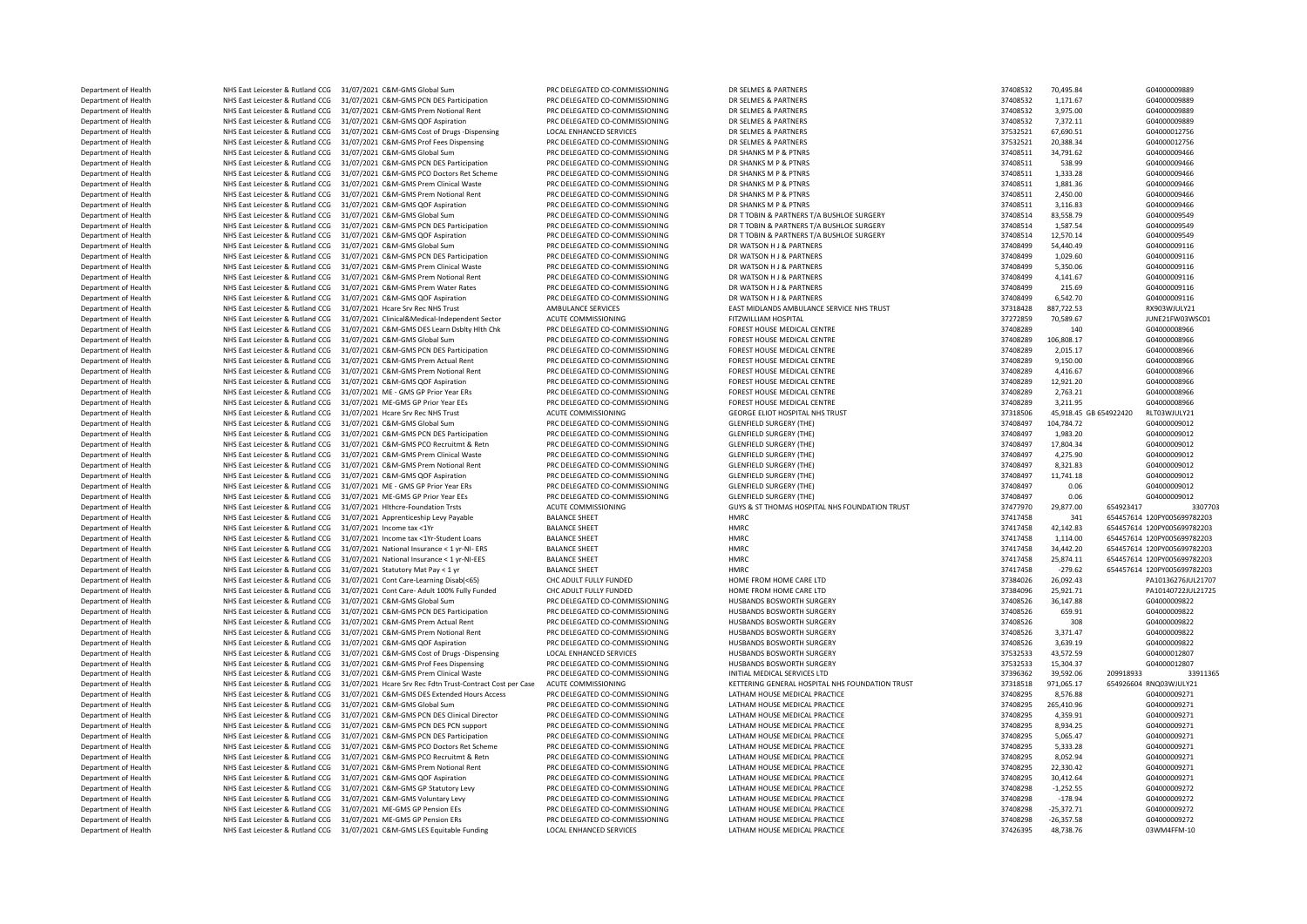Department of Health MHS East Leicester & Rutland CCG 31/07/2021 Clinical&Medical-Othe Public Sector MENTAL HEALTH CONTRACTS LEICESTERSHIRE COUNTY COUNCIL STATE 10001 2000 2000 115337102 100025103<br>Department of Health MHS Department of Health NHS East Leicester & Rutland CCG 31/07/2021 Clinical&Medical-Othe Public Sector REABLEMENT REABLEMENT LEICESTERSHIRE COUNTY COUNCIL SECTOR 137567146 896,207.75 115337102 100049789 100049789 100049789 1 Department of Health NHS East Leicester & Rutland CCG 31/07/2021 Cont Care- Adult 100% Fully Funded CHC ADULT FULLY FUNDED LEICESTERSHIRE COUNTY COUNCIL STATES SARE 37567151 684,582.00 115337102 1000<br>Department of Health N Department of Health NHS East Leicester & Rutland CCG 31/07/2021 Hcare Srv Rec NHS Trust MENTAL HEALTH CONTRACTS LEICESTERSHIRE PARTNERSHIP NHS TRUST 37318509 6,076,771.00 676,771.00 676,771.00 654969872 RT503WJULY21 RT503 Department of Health NHS East Leicester & Rutland CCG 31/07/2021 Clinical&Medical-Independent Sector PLANNED CARE LLR PROVIDER CO LTD 2023 33289 104,041.00 37260236 104,041.00 3288<br>Department of Health NHS East Leicester & Department of Health NHS East Leicester & Rutland CCG 31/07/2021 Clinical&Medical-Independent Sector PLANNED CARE LLR PROVIDER CO LTD 3738-31 3738-31 3738-31 3293<br>Department of Health NHS East Leicester & Butland CCG 31/07 Department of Health MHS East Leicester & Rutland CCG 31/07/2021 Clinical&Medical-Independent Sector PLANNED CARE LLR PROVIDER CO LTD LLR PROVIDER CO LTD 37437873 234,007.00 37437873 234,007.00 3733873 234,007.00 37342771 Department of Health NHS East Leicester & Rutland CCG 31/07/2021 Clinical&Medical-Voluntary Sector COMMUNITY SERVICES LOROS 37442712 500,982.24 3661 37442712 500,982.24 4661 37477074 36 100 000 37477074 37477074 37477074 3 Department of Health MHS East Leicester & Rutland CCG 31/07/2021 Clinical&Medical-Voluntary Sector COMMUNITY SERVICES LOROS 37477974 36,722.50 37477974 36,722.50 4675 4676 4676 4676 4676 4676 474 474 475 476 476 476 476 47 Department of Health NHS East Leicester & Rutland CCG 31/07/2021 Clinical&Medical-Independent Sector ACUTE COMMISSIONING NEW MEDICAL SYSTEMS LTD 372788 3777834 57,559.44 275051903 4114<br>Department of Health NHS East Leicest Department of Health NHS East Leicester & Rutland CCG 31/07/2021 Clinical&Medical-Independent Sector ACUTE COMMISSIONING NEW MEDICAL SYSTEMS LTD 37 2000 3772879 58,779.37 275051903 4570 4570 4570 4772 4772 4772 4772 4772 4 Department of Health 2752651903 NHS East Leicester & Rutland CCG 31/07/2021 Clinical&Medical-Independent Sector ACUTE COMMISSIONING NEW MEDICAL SYSTEMS LTD 37458021 32,826.95 275051903 4772<br>Department of Health SHS East Le Department of Health MHS East Leicester & Rutland CCG 31/07/2021 Healthcare Srv Rec CCG URGENT CARE NEGENT CARE<br>Department of Health NHS East Leicester & Rutland CCG 31/07/2021 Charges from CSU CONTINUING HEALTHCARE ASSESS Department of Health MHS East Leicester & Rutland CCG 31/07/2021 Charges from CSU CONTINUING HEALTHCARE ASSESSMENT & SUPPORT NHS MIDLANDS AND LANCASHIRE CSU 3741592 8,249.62 GB 654442045 7312320988<br>Department of Health MHS Department of Health NHS East Leicester & Rutland CCG 31/07/2021 Charges from CSU CONTINUING HEALTHCARE ASSESSMENT & SUPPORT NHS MIDLANDS AND LANCASHIRE CSU 3741592 57,235.66 GB 654442045 7312320988 7312320988 7312320988 7 Department of Health NHS East Leicester & Rutland CCG 31/07/2021 Charges from CSU CORPORATE COSTS & SERVICES NHS MIDLANDS AND LANCASHIRE CSU 37421592 37421592 1,657.50 GB 654442045 7312320988<br>Department of Health NHS East Department of Health NHS East Leicester & Rutland CCG 31/07/2021 Charges from CSU CORPORATE COSTS & SERVICES NHS MIDLANDS AND LANCASHIRE CSU 37421592 37421592 1,262.50 GB 654442045 7312320988 Department of Health NHS East Leicester & Rutland CCG 31/07/2021 Charges from CSU CORPORATE COSTS & SERVICES NHS MIDLANDS AND LANCASHIRE CSU 37421592 33,675.02 GB 654442045 7312320988<br>Department of Health NHS East Leiceste Department of Health NHS East Leicester & Rutland CCG 31/07/2021 Charges from CSU CORPORATE COSTS & SERVICES NHS MIDLANDS AND LANCASHIRE CSU 37421592 362.84 GB 654442045 7312320988<br>Department of Health NHS East Leicester & Department of Health NHS East Leicester & Rutland CCG 31/07/2021 Charges from CSU CORPORATE COSTS & SERVICES NHS MIDLANDS AND LANCASHIRE CSU 37421592 3,136.53 GB 654442045 7312320988<br>Department of Health NHS East Leicester Department of Health NHS East Leicester & Rutland CCG 31/07/2021 Charges from CSU CORPORATE COSTS & SERVICES NHS MIDLANDS AND LANCASHIRE CSU 37421592 14,780.77 GB 654442045 7312320988<br>Department of Health NHS East Leiceste Department of Health NHS East Leicester & Rutland CCG 31/07/2021 Charges from CSU CORPORATE COSTS & SERVICES NHS MIDLANDS AND LANCASHIRE CSU 37421592 3,959.49 GB 654442045 7312320988<br>Department of Health NHS East Leicester Department of Health NHS East Leicester & Rutland CCG 31/07/2021 Charges from CSU CORPORATE COSTS & SERVICES NHS MIDLANDS AND LANCASHIRE CSU 37421592 2,075.21 GB 654442045 7312320988<br>Department of Health NHS East Leicester Department of Health NHS East Leicester & Rutland CCG 31/07/2021 Charges from CSU CORPORATE COSTS & SERVICES NHS MIDLANDS AND LANCASHIRE CSU 37412592 4,708.68 GB 654442045 73123<br>Department of Health NHS East Leicester & Ru NHS East Leicester & Rutland CCG 31/07/2021 Hcare Srv Rec Fdtn Trust-Contract Cost per Case Department of Health NHS East Leicester & Rutland CCG 31/07/2021 Hcare Srv Rec NHS Trust ACUTE COMMISSIONING NORTHAMPTON GENERAL HOSPITAL NHS TRUST 37318515 68.648.54 654933707 RNS03WJULY21 Department of Health NHS East Leicester & Rutland CCG 31/07/2021 Hcare Srv Rec NHS Trust ACUTE COMMISSIONING NOTTINGHAM UNIVERSITY HOSPITALS NHS TRUST 37318520 520,947.78 654434827 RX103WJULY21 مير وي وي المستحدث المستحدث Department of Health NHS East Leicester & Rutland CCG 31/07/2021 Clinical&Medical-Independent Sector ACUTE COMMISSIONING NOTTINGHAM WOODTHORPE HOSPITAL 37574538 51,138.50 03WNVH2<br>Department of Health NHS East Leicester & B NHS East Leicester & Rutland CCG 31/07/2021 Clinical&Medical-Independent Sector Department of Health NHS East Leicester & Rutland CCG 31/07/2021 Clinical&Medical-Independent Sector ACUTE COMMISSIONING NUFFIELD HEALTH 37376129 150,020.93 564291137 FPSC000532<br>Department of Health NHS East Leicester & Ru Department of Health NHS East Leicester & Rutland CCG 31/07/2021 Clinical&Medical-Independent Sector ACUTE COMMISSIONING NUFFIELD HEALTH 31/07/2021 CLINICAL ACUTE COMMISSIONING NUFFIELD HEALTH 3757456 -41,813.98 564291137 Department of Health NHS East Leicester & Rutland CCG 31/07/2021 C&M-GMS DES Extended Hours Access PRC DELEGATED CO-COMMISSIONING OAKHAM MEDICAL PRACTICE 37408300 4,783.08 604000009407<br>Department of Health NHS East Leicest Department of Health NHS East Leicester & Rutland CCG 31/07/2021 C&M-GMS Global Sum PRC DELEGATED CO-COMMISSIONING OAKHAM MEDICAL PRACTICE 37408300 119,511.78 57408300 119,511.78 G04000009407 Department of Health NHS East Leicester & Rutland CCG 31/07/2021 C&M-GMS PCN DES Clinical Director PRC DELEGATED CO-COMMISSIONING DAKHAM MEDICAL PRACTICE 31/07 0AKHAM MEDICAL PRACTICE DELEGATED CO-COMMISSIONING DAKHAM MEDI Department of Health NHS East Leicester & Rutland CCG 31/07/2021 C&M-GMS PCN DES PCN support PRC DELEGATED CO-COMMISSIONING OAKHAM MEDICAL PRACTICE 37408300 4,982.38 G04000009407 4,982.38 G04000009407 Department of Health NHS East Leicester & Rutland CCG 31/07/2021 C&M-GMS PCN DES Participation PRC DELEGATED CO-COMMISSIONING DAKHAM MEDICAL PRACTICE 37408300 2,315.85 G0400009407 G0400009407 G04000009407 CNL DES PARTICE D Department of Health NHS East Leicester & Rutland CCG 31/07/2021 C&M-GMS PCO Other PRC DELEGATED CO-COMMISSIONING OAKHAM MEDICAL PRACTICE 37408300 9,593.00 G04000009407<br>Department of Health NHS East Leicester & Butland CCG Department of Health NHS East Leicester & Rutland CCG 31/07/2021 C&M-GMS Prem Actual Rent PRC DELEGATED CO-COMMISSIONING OAKHAM MEDICAL PRACTICE 37408300 37408300 2,195.83 G0400009407<br>Department of Health NHS East Leiceste Department of Health NHS East Leicester & Rutland CCG 31/07/2021 C&M-GMS Prem Clinical Waste PRC DELEGATED CO-COMMISSIONING DAKHAM MEDICAL PRACTICE STAGES AND 197408300 3,267.33 G0400009407<br>Department of Health NHS East Le Department of Health NHS East Leicester & Rutland CCG 31/07/2021 C&M-GMS QOF Aspiration PRC DELEGATED CO-COMMISSIONING OAKHAM MEDICAL PRACTICE 31/07 37408300 15,015.74 60400009407<br>Department of Health NHS East Leicester & Department of Health NHS East Leicester & Rutland CCG 31/07/2021 ME - GMS GP Prior Year ERs PRC DELEGATED CO-COMMISSIONING DAKHAM MEDICAL PRACTICE SAN ARE DEPARTMENT AND STAND AND STAND AND STAND AND STAND AND STAND AND ST Department of Health NHS East Leicester & Rutland CCG 31/07/2021 ME-GMS GP Pension EEs PRC DELEGATED CO-COMMISSIONING OAKHAM MEDICAL PRACTICE 37408300 973.78 G04000009407<br>Department of Health NHS East Leicester & Butland C Department of Health NHS East Leicester & Rutland CCG 31/07/2021 ME-GMS GP Pension ERS PRO PERS PRE DELEGATED CO-COMMISSIONING OAKHAM MEDICAL PRACTICE SANTAM PRODUCT AND A STANDARD AND THE STAND OR ANNOUNCE AND STAND AND S Department of Health MHS East Leicester & Rutland CCG 31/07/2021 ME-GMS GP Prior Year EEs PRC DELEGATED CO-COMMISSIONING OAKHAM MEDICAL PRACTICE 31/07/2021 AGS 2000009407 PRESS 20000009407 PRESS 20000009407 PRESS 200000094 Department of Health NHS East Leicester & Rutland CCG 31/07/2021 Clinical&Medical-Independent Sector COMMUNITY SERVICES ONEPRIMARYCARE ONEPRIMARYCARE 37477837 29,625.00 37477837 29,625.00 100331355 37477837 29,625.00 10033 Department of Health Network Network NHS East Leicester & Rutland CCG 31/07/2021 Clinical&Medical-Independent Sector Department of Health NHS East Leicester & Rutland CCG 31/07/2021 Cont Care-Learning Disab(<65) ADULT IOINT FUNDED CONTINUING CARE RUTLAND COUNTY COUNCIL 379961 37396377 43,804.80 121725207 9132461 Department of Health NHS East Leicester & Rutland CCG 31/07/2021 C&M-GMs Global Sum PRC DELEGATED CO-COMMISSIONING SOUTH LEICESTERSHIRE MEDICAL GROUP 37411482 194,235.58 GO400009125 Department of Health NHS East Leicester & Rutland CCG 31/07/2021 C&M-GMS PCN DES Participation PRC DELEGATED CO-COMMISSIONING SOUTH LEICESTERSHIRE MEDICAL GROUP 37415487 3,752.72 60400009125<br>Department of Health NHS East L Department NHS East Leicester & Rutland CCG 31/07/2021 C&M-GMS PCO Locum Adop/Pat/Mat Department of Health NHS East Leicester & Rutland CCG 31/07/2021 C&M-GMS Prem Actual Rent PRC DELEGATED CO-COMMISSIONING SOUTH LEICESTERSHIRE MEDICAL GROUP 37415487 452.92 452.92 G04000009125 Department of Health NHS East Leicester & Rutland CCG 31/07/2021 C&M-GMS Prem Notional Rent PRC DELEGATED CO-COMMISSIONING SOUTH LEICESTERSHIRE MEDICAL GROUP 37415487 37415487 9,768.75 G04000099125 G04000099125 (G040000991 Department of Health NHS East Leicester & Rutland CCG 31/07/2021 C&M-GMS Prem Water Rates PRC DELEGATED CO-COMMISSIONING SOUTH LEICESTERSHIRE MEDICAL GROUP 37415487 515.14 Department of Health NHS East Leicester & Rutland CCG 31/07/2021 C&M-GMS QOF Achievement PRC DELEGATED CO-COMMISSIONING SOUTH LEICESTERSHIRE MEDICAL GROUP 37415487 78,314.46 60400009125<br>Department of Health NHS East Leices Department of Health NHS East Leicester & Rutland CCG 31/07/2021 C&M-GMS QOF Aspiration PRC DELEGATED CO-COMMISSIONING SOUTH LEICESTERSHIRE MEDICAL GROUP 37415487 Department of Health NHS East Leicester & Rutland CCG 31/07/2021 ME - GMS GP Prior Year ERs PRC DELEGATED CO-COMMISSIONING SOUTH LEICESTERSHIRE MEDICAL GROUP 37415487 37415487 254.34 G04000009125 Department of Health NHS East Leicester & Rutland CCG 31/07/2021 ME-GMS GP Prior Year AVCs PRC DELEGATED CO-COMMISSIONING SOUTH LEICESTERSHIRE MEDICAL GROUP 37415487 159.18 504000009125 Department of Health NHS East Leicester & Rutland CCG 31/07/2021 ME-GMS GP Prior Year EEs PRC DELEGATED CO-COMMISSIONING SOUTH LEICESTERSHIRE MEDICAL GROUP 37415487 1,353.76 G04000009125 Department of Health NHS East Leicester & Rutland CCG 31/07/2021 C&M-GMS LES Equitable Funding LOCAL ENHANCED SERVICES SOUTH LEICESTERSHIRE MEDICAL GROUP SOUTH LEICESTERSHIRE MEDICAL GROUP 3753260 29,428.70 37426.70 03WM4F Department of Health NHS East Leicester & Rutland CCG 31/07/2021 C&M-GMS Cost of Drugs -Dispensing LOCAL ENHANCED SERVICES SOUTH LEICESTERSHIRE MEDICAL GROUP 37532507 26,014.71 604000012713<br>Department of Health NHS East Le Department of Health NHS East Leicester & Rutland CCG 31/07/2021 C&M-GMS Prof Fees Dispensing PRC DELEGATED CO-COMMISSIONING SOUTH LEICESTERSHIRE MEDICAL GROUP 37532507 9,928.70 53730852507 9,928.70 604000012713<br>Department Department of Health NHS East Leicester & Rutland CCG 31/07/2021 C&M-GMS Global Sum PRC DELEGATED CO-COMMISSIONING SOUTH WIGSTON HEALTH CENTRE 3740852 58,190.42 58,190.42 60400009764<br>Department of Health NHS East Leicester NHS East Leicester & Rutland CCG 31/07/2021 C&M-GMS PCN DES Participation PRC DELEGATED CO-COMMISSIONING SOUTH WIGSTON HEALTH CENTRE 37408522 1,131.53 G04000009764<br>NHS East Leicester & Rutland CCG 31/07/2021 C&M-GMS PCC De Department of Health NHS East Leicester & Rutland CCG 31/07/2021 C&M-GMS PCO Doctors Ret Scheme PRC DELEGATED CO-COMMISSIONING SOUTH WIGSTON HEALTH CENTRE SOUTH 2017 2012 57408522 1,333.28 G0400009764<br>Department of Health Department of Health NHS East Leicester & Rutland CCG 31/07/2021 C&M-GMS Prem Clinical Waste PRC DELEGATED CO-COMMISSIONING SOUTH WIGSTON HEALTH CENTRE 37408522 69.29 60400009764<br>Department of Health NHS East Leicester & R Department of Health MHS East Leicester & Rutland CCG 31/07/2021 C&M-GMS Prem Healthcentre Rates PRC DELEGATED CO-COMMISSIONING SOUTH WIGSTON HEALTH CENTRE 37408522 645.84 G0400009764<br>Department of Health MHS East Leiceste DEPARTMENT OF HEALTH NET HEALTH NET HEALTH NET ALSO AND RESERVE DELEGATED PROPERTY AND PROPERTY OF PROPERTY OF PROPERTY OF PROPERTY OF PROPERTY OF PROPERTY OF PROPERTY OF PROPERTY AND ALL THAT CHARGE 374.20 GDG ATTEMPTY OF Department of Health NHS East Leicester & Rutland CCG 31/07/2021 C&M-GMS Prem Water Rates PRC DELEGATED CO-COMMISSIONING SOUTH WIGSTON HEALTH CENTRE 37408522 85 G0400009764 Department of Health NHS East Leicester & Rutland CCG 31/07/2021 C&M-GMS QOF Aspiration PRC DELEGATED CO-COMMISSIONING SOUTH WIGSTON HEALTH CENTRE 37408522 6,969.87 GO400000964 Department of Health NHS East Leicester & Rutland CCG 31/07/2021 ME - GMS GP Prior Year ERs PRC DELEGATED CO-COMMISSIONING SOUTH WIGSTON HEALTH CENTRE 37408522 12,113.63 G0400009764<br>Department of Health NHS East Leicester Department of Health NHS East Leicester & Rutland CCG 31/07/2021 ME-GMS GP Prior Year EEs PRC DELEGATED CO-COMMISSIONING SOUTH WIGSTON HEALTH CENTRE 37408522 Department of Health NHS East Leicester & Rutland CCG 31/07/2021 Clinical&Medical-Independent Sector ACUTE COMMISSIONING SPIRE HEALTHCARE LTD SPIRE HEALTHCARE LTD 37376127 301,156.62 915970991 03WLEIICFPF212204